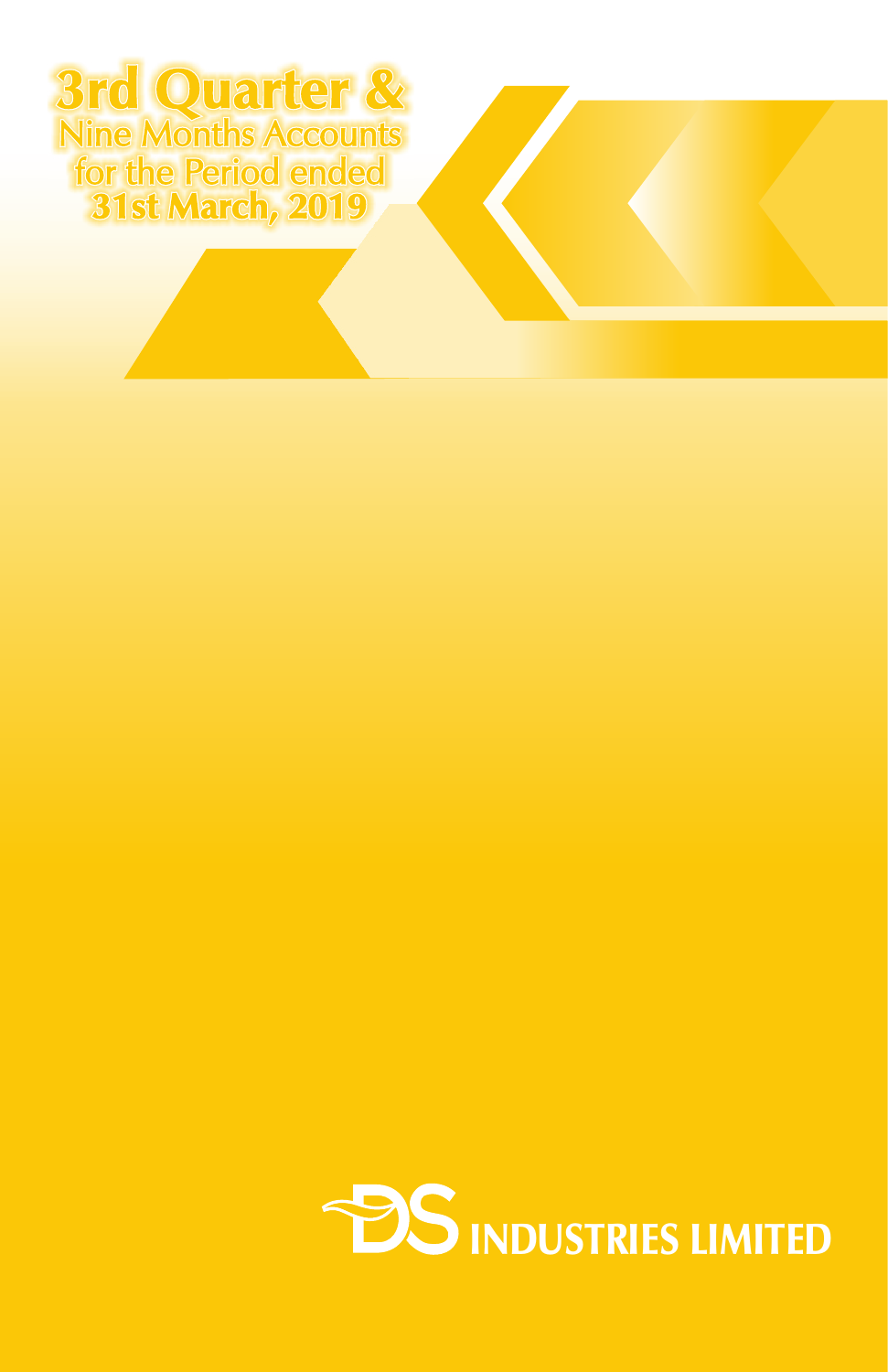# **CONTENTS**

| Company Information                                             | 2  |
|-----------------------------------------------------------------|----|
| Directors' Report                                               | 3  |
| Condensed Interim Balance Sheet                                 | 4  |
| Condensed Interim Profit & Loss Account                         | 6  |
| Condensed Interim Statement of Comprehensive Income             | 7  |
| Condensed Interim Cash Flow Statement                           | 8  |
| Condensed Interim Statement of Changes in Equity                | 9  |
| Notes to the Condensed Interim Un-audited Financial Information | 10 |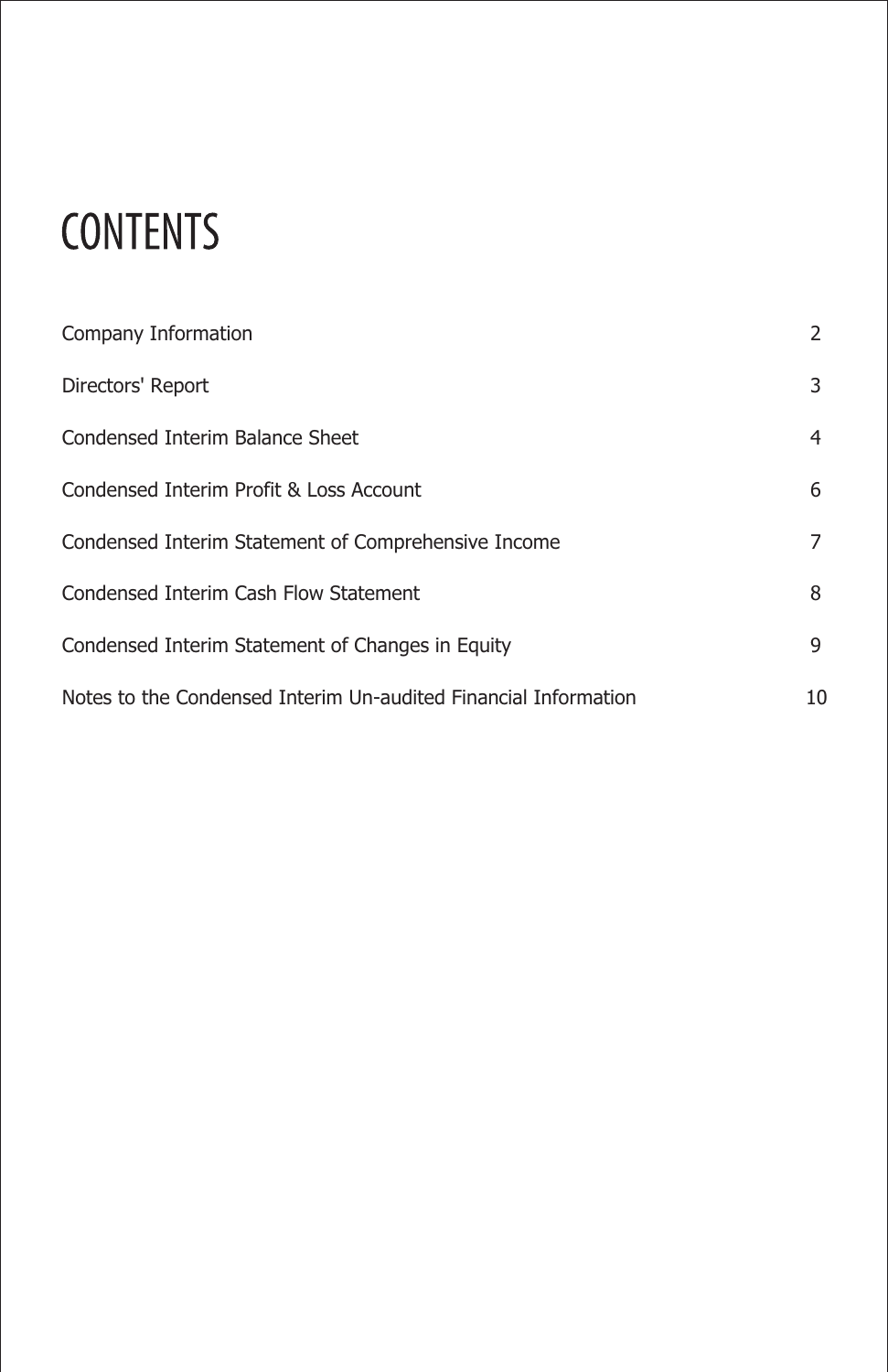## **Company Information**

| <b>Board of Directors</b>     | Mr. Pervez Ahmed<br>Mr. Ali Pervez Ahmed<br>Mr. Suleman Ahmed<br>Mr. Atta ur Rehman<br>Mr. Khawar Mahmud<br>Mr. Mazhar Pervaiz Malik<br>Mrs. Rukhsana Khalid                                                                     | <b>Chief Executive</b> |
|-------------------------------|----------------------------------------------------------------------------------------------------------------------------------------------------------------------------------------------------------------------------------|------------------------|
| <b>Audit Committee</b>        | Mr. Atta ur Rehman<br>Mr. Khawar Mahmud<br>Mr. Mazhar Pervaiz Malik                                                                                                                                                              | Chairman               |
| HR and Remuneration Committee | Mr. Suleman Ahmed<br>Mr. Atta ur Rehman<br>Mrs. Rukhsana Khalid                                                                                                                                                                  | Chairman               |
| Chief Financial Officer       | Mr. Mohammad Rafique Qureshi                                                                                                                                                                                                     |                        |
| Company Secretary             | Mr. Salman Farooq                                                                                                                                                                                                                |                        |
| Auditors                      | M/s Rahman Sarfaraz Rahim Iqbal Rafiq<br><b>Chartered Accountants</b>                                                                                                                                                            |                        |
| Legal Advisor                 | Cornelius, Lane & Mufti<br><b>Advocates &amp; Solicitors</b>                                                                                                                                                                     |                        |
| <b>Banks</b>                  | Al Baraka Bank (Pakistan) Limited<br><b>MCB Bank Limited</b><br>Silk Bank<br>Meezan Bank Limited<br>Bank Al-Falah Limited<br><b>Bank Al-Habib Limited</b><br>NIB Bank Limited<br>National Bank of Pakistan<br>Dubai Islamic Bank |                        |
| <b>Registered Office</b>      | 20-K, Gulberg II, Lahore.                                                                                                                                                                                                        |                        |
| Share Registrars              | THK Associates (Pvt.) Limited<br>First Floor, 40-C, Block - 6<br>P.E.C.H.S<br>Karachi - 75400                                                                                                                                    |                        |
| Mill                          | 11-km Sheikhupura Faisalabad Road,<br>Sheikhupura                                                                                                                                                                                |                        |
| Website                       | www.dsil.com.pk                                                                                                                                                                                                                  |                        |
|                               |                                                                                                                                                                                                                                  |                        |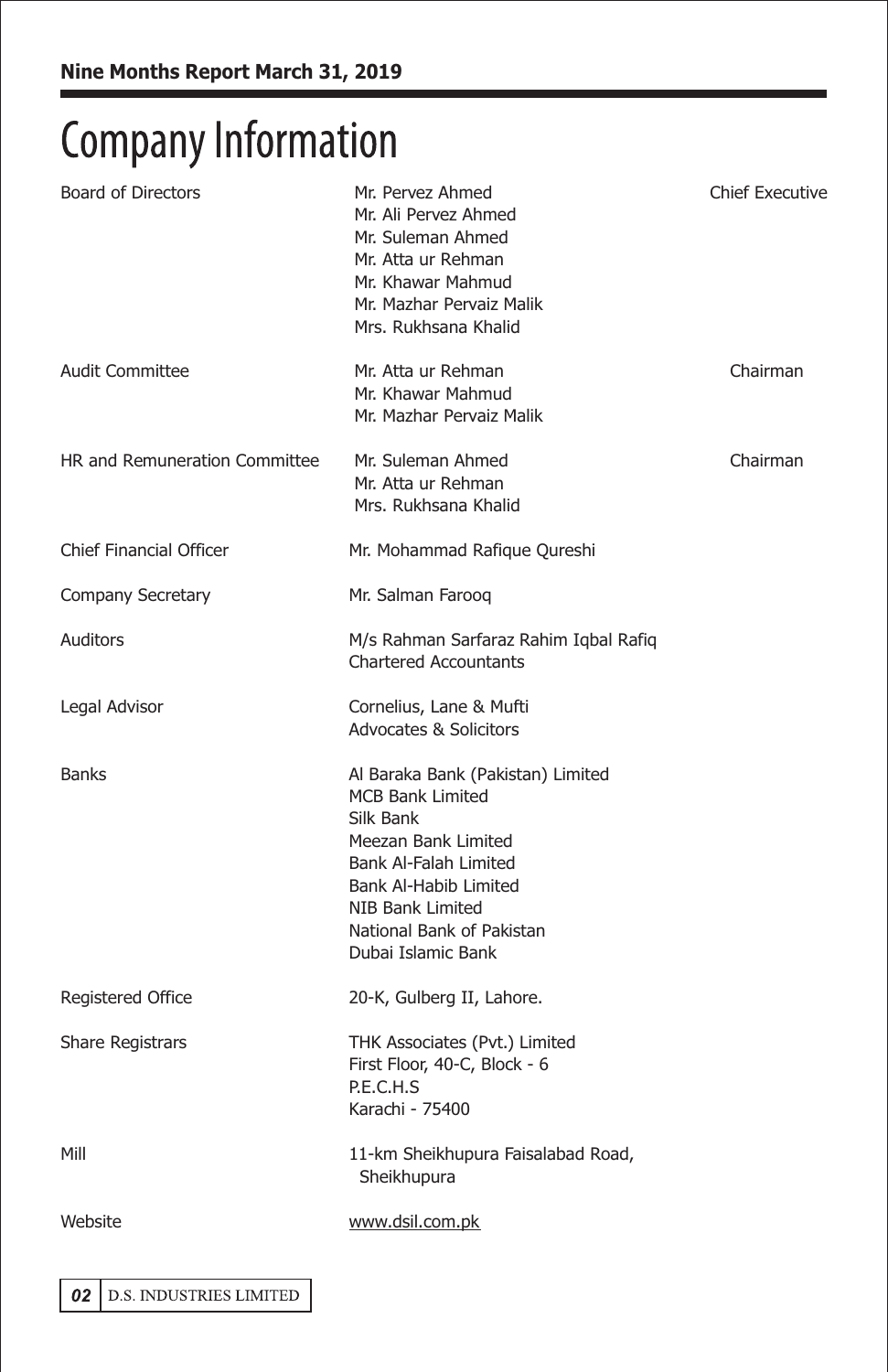#### **DIRECTORS' REPORT**

On behalf of the Directors of D.S. Industries Limited I am pleased to present the Company's financial statements for the nine months period ended March 31, 2019.

#### **Financial Results of the Company**

During the nine months ended March 31, 2019 your Company has incurred gross loss of Rs. 27.894 million on sale of Rs. 561.143 million as compared to the gross profit of Rs. 2.545 million on sale of Rs. 473.360 million for the corresponding period of last year. The operating loss of Company for the nine months period ended March 31, 2019 amounting to Rs. 45.269 million as compared to operating loss of Rs. 7.259 million for the corresponding period of last year. During the nine months ended March 31, 2019 Company has incurred loss after tax of Rs. 68.607 million as compared to loss after tax of Rs. 22.506 million during the corresponding period of last year.

#### **Future Outlook**

Yarn demand is firming and yarn market is showing strength. The management of the company is optimistic about the future of the Company and is determined to make the company profitable by changing production mix and exploring other markets.

#### **Acknowledgement**

The Board of directors would like to place on record their appreciation to the valued shareholders, bankers, the Securities & Exchange Commission and to the management of Pakistan Stock Exchange for their valuable support, assistance and guidance. The Board also expresses its appreciation to the staff and workers of the Company for their services, loyalty and efforts being continuously rendered.

For & on behalf of the Board

Lahore April 29, 2019

> Perez Ahmed Chief Executive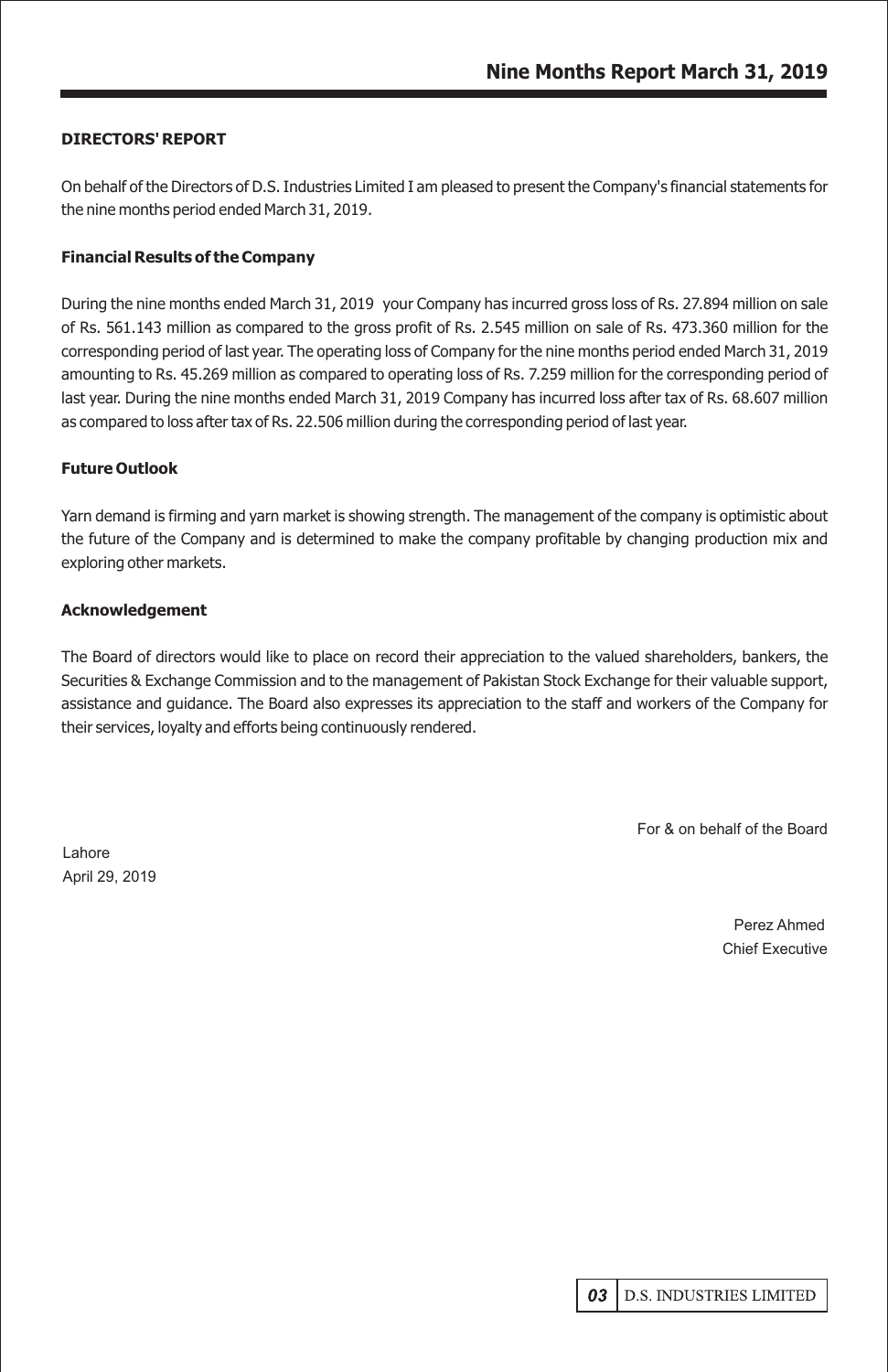## CONDENSED INTERIM STATEMENT OF FINANCIAL POSITION AS AT MARCH 31, 2019

|                                                                         | <b>Note</b>    | March 31, 2019  | June 30, 2018   |
|-------------------------------------------------------------------------|----------------|-----------------|-----------------|
|                                                                         |                | (Un-audited)    | (Audited)       |
|                                                                         |                | <b>Rupees</b>   | Rupees          |
| <b>EQUITY AND LIABILITIES</b>                                           |                |                 |                 |
| <b>SHARE CAPITAL AND RESERVES</b>                                       |                |                 |                 |
| Authorized capital                                                      |                |                 |                 |
| 100,000,000 (June 30, 2018: 100,000,000) ordinary shares of Rs. 10 each |                | 1,000,000,000   | 1,000,000,000   |
| Issued, subscribed and paid-up capital                                  |                | 836,856,310     | 836,856,310     |
| Discount on issue of shares                                             |                | (82, 899, 709)  | (82, 899, 709)  |
| Surplus on revaluation of property, plant and equipment                 |                | 194,792,355     | 203,909,733     |
| Accumulated losses                                                      |                | (819, 808, 433) | (760, 317, 860) |
|                                                                         |                | 128,940,523     | 197,548,474     |
| <b>LIABILITIES</b>                                                      |                |                 |                 |
| <b>NON-CURRENT LIABILITIES</b>                                          |                |                 |                 |
| Long term finances - Secured                                            | 6              | 78,708,744      | 82,745,085      |
| Employees retirement benefits                                           |                | 4,830,338       | 14,834,639      |
| Deferred taxation                                                       |                | 19,778,854      | 19,778,854      |
|                                                                         |                | 103,317,936     | 117,358,578     |
| <b>CURRENT LIABILTIES</b>                                               |                |                 |                 |
| Trade and other payables                                                |                | 145,619,669     | 188,264,259     |
| Unclaimed dividend                                                      |                | 337,563         | 337,563         |
| Accrued interest/mark-up                                                |                | 7,180,485       | 2,864,344       |
| Short term borrowings                                                   |                | 168,913,569     | 159,404,421     |
| Provision for taxation                                                  |                | 7,014,296       | 8,973,077       |
| Current portion of non-current liabilities                              |                | 13,000,000      | 13,000,000      |
|                                                                         |                | 342,065,582     | 372,843,664     |
| <b>TOTAL LIABILITIES</b>                                                |                | 445,383,518     | 490,202,242     |
| <b>CONTINGENCIES AND COMMITMENTS</b>                                    | $\overline{7}$ |                 |                 |
| TOTAL EQUITY AND LIABILITIES                                            |                | 574.324.041     | 687,750,716     |

*The annexed notes from 1 to 15 form an integral part of this condensed interim financial information.*

#### **CHIEF EXECUTIVE**

#### **CHIEF FINANCIAL OFFICER**

04 | D.S. INDUSTRIES LIMITED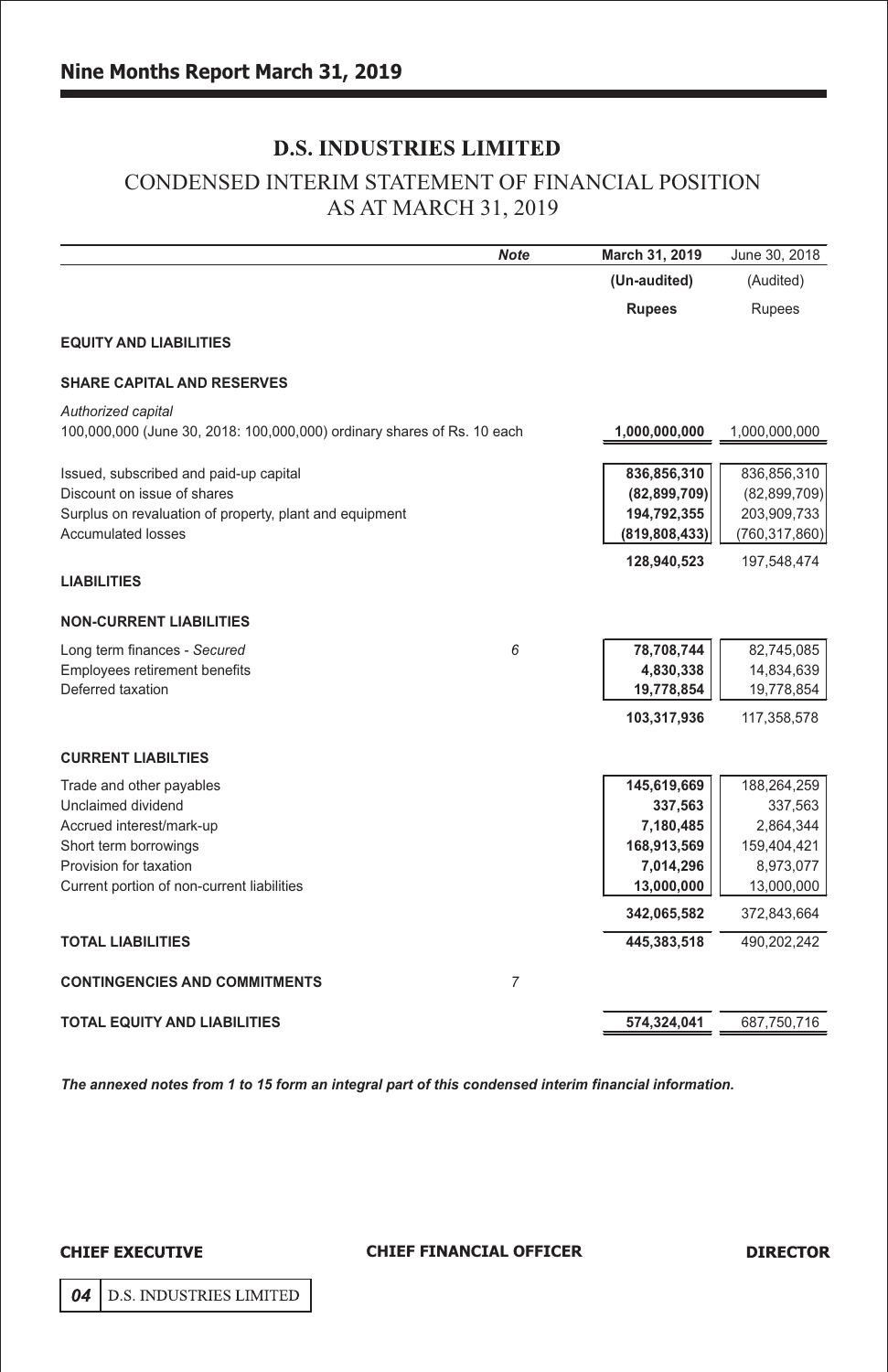## CONDENSED INTERIM STATEMENT OF FINANCIAL POSITION AS AT MARCH 31, 2019

|                                                | <b>Note</b> | March 31, 2019 | June 30, 2018 |
|------------------------------------------------|-------------|----------------|---------------|
|                                                |             | (Un-audited)   | (Audited)     |
|                                                |             | <b>Rupees</b>  | Rupees        |
| <b>ASSETS</b>                                  |             |                |               |
| <b>NON-CURRENT ASSETS</b>                      |             |                |               |
| Property, plant and equipment                  | 8           | 399,844,226    | 478,921,989   |
| Long term investments                          | 9           | 85,617,349     | 85,463,366    |
| Long term deposits - unsecured considered good |             | 19,072,394     | 19,072,394    |
|                                                |             | 504,533,969    | 583,457,749   |
| <b>CURRENT ASSETS</b>                          |             |                |               |
| Stores, spares and loose tools                 |             | 1,785,450      | 1,109,133     |
| Stock in trade                                 |             | 7,620,910      | 54,110,390    |
| Trade debts - unsecured considered good        |             | 52,773,549     | 30,809,522    |
| Advances, prepayments and other receivables    |             | 3,328,926      | 12,594,092    |
| Advance income tax/income tax refundable       |             | 2,045,595      | 3,330,422     |
| <b>Bank balances</b>                           |             | 2,235,642      | 2,339,408     |
|                                                |             | 69,790,072     | 104,292,967   |
| <b>TOTAL ASSETS</b>                            |             | 574,324,041    | 687,750,716   |

*The annexed notes from 1 to 15 form an integral part of this condensed interim financial information.*

**CHIEF EXECUTIVE** 

#### **CHIEF FINANCIAL OFFICER**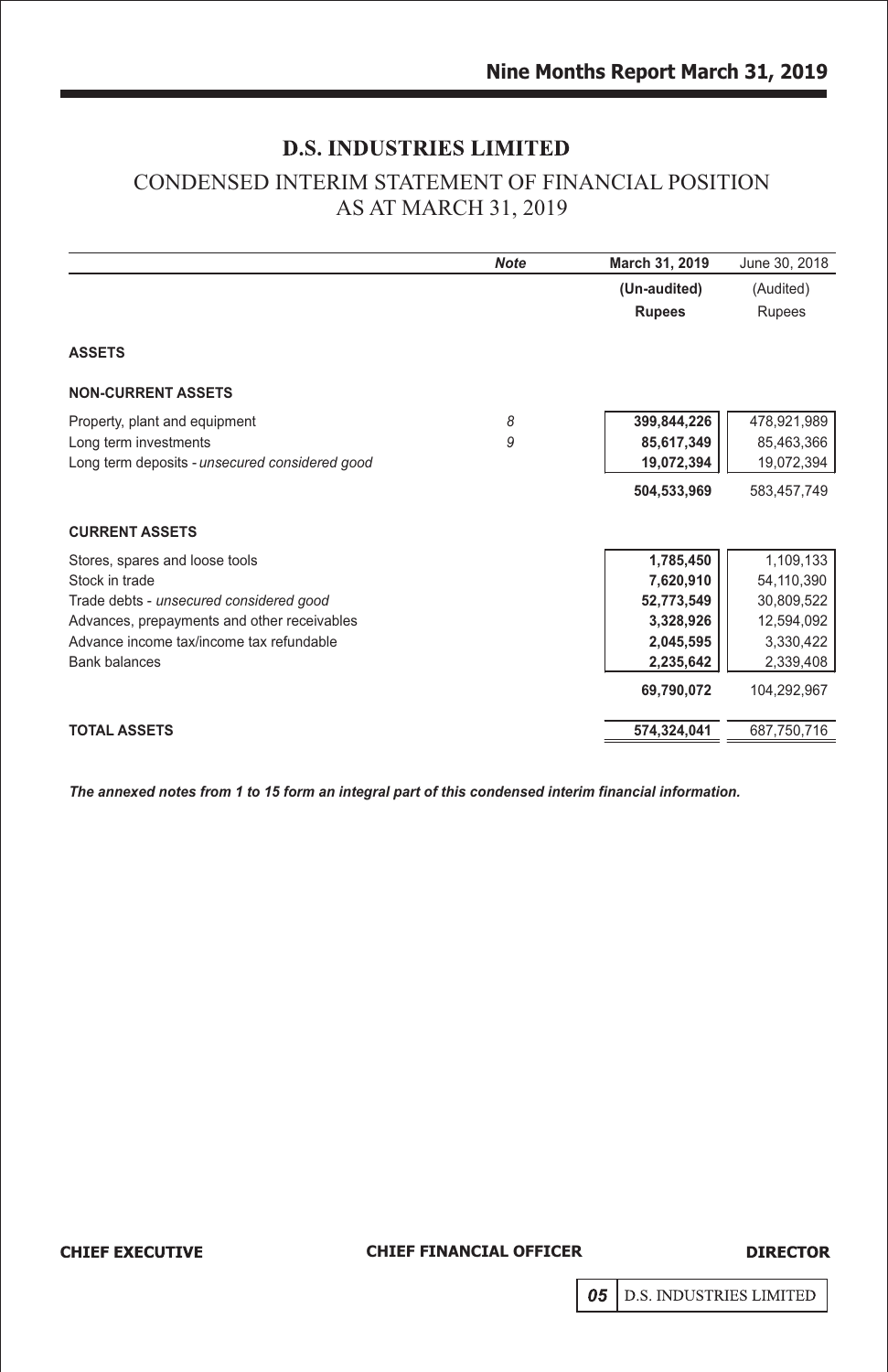## CONDENSED INTERIM PROFIT AND LOSS ACCOUNT (UN-AUDITED) FOR THE NINE MONTHS & QUARTER ENDED MARCH 31, 2019

|                 |                               | Three months ended                                 |                          |
|-----------------|-------------------------------|----------------------------------------------------|--------------------------|
| March 31, 2019  | March 31, 2018                | March 31, 2019                                     | March 31, 2018           |
| (Un-Audited)    | (Un-Audited)                  | (Un-Audited)                                       | (Un-Audited)             |
| <b>Rupees</b>   | <b>Rupees</b>                 | <b>Rupees</b>                                      | <b>Rupees</b>            |
| 561,143,692     | 473,360,215                   | 63,443,133                                         | 218,629,532              |
| (589, 038, 147) | (470, 814, 775)               | (91, 028, 837)                                     | (208, 493, 885)          |
| (27, 894, 455)  | 2,545,440                     | (27, 585, 704)                                     | 10.135.647               |
|                 |                               |                                                    | (541, 516)               |
|                 |                               |                                                    | (7,696,411)              |
| (5,551,286)     | (884, 504)                    | (1,667,018)                                        | (215, 724)               |
| (27, 857, 575)  | (23,993,912)                  | (2,540,678)                                        | (8,453,651)              |
| 10,482,668      | 14, 189, 378                  | 10,453,853                                         | 12,235                   |
| (45, 269, 362)  | (7, 259, 094)                 | (19,672,529)                                       | 1,694,231                |
| (12, 514, 617)  | (7, 462, 131)                 | (4,537,896)                                        | (3,311,605)              |
| (3,963,659)     |                               |                                                    |                          |
| 153,983         | (1,868,215)                   | 160,103                                            | (197, 033)               |
| (61, 593, 655)  | (16, 589, 440)                | (24,050,322)                                       | (1,814,407)              |
| (7,014,296)     | (5,917,003)                   | (793, 039)                                         | (2,732,869)              |
| (68, 607, 951)  | (22, 506, 443)                | (24, 843, 361)                                     | (4, 547, 276)            |
| (0.82)          | (0.27)                        | (0.30)                                             | (0.05)                   |
|                 | (1,613,655)<br>(20, 692, 634) | Nine months ended<br>(1, 240, 410)<br>(21,868,998) | (485, 583)<br>(388, 077) |

*The annexed notes from 1 to 15 form an integral part of this condensed interim financial information.*

#### **CHIEF EXECUTIVE**

#### **CHIEF FINANCIAL OFFICER**

**DIRECTOR** 

06 | D.S. INDUSTRIES LIMITED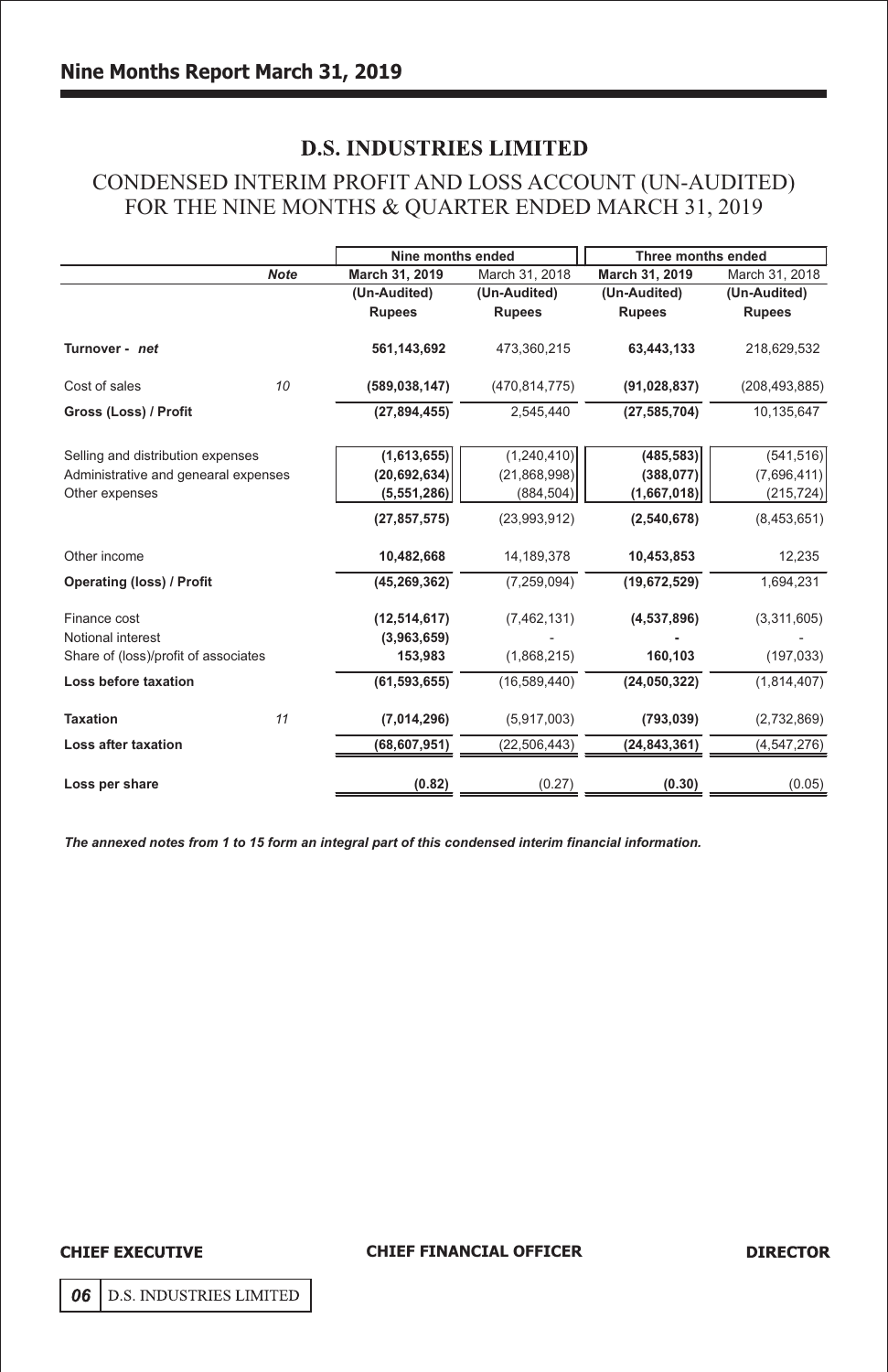## CONDENSED INTERIM STATEMENT OF COMPREHENSIVE INCOME (UN-AUDITED) FOR THE NINE MONTHS & QUARTER ENDED MARCH 31, 2019

|                                 | Nine months ended             |                               | Three months ended            |                               |
|---------------------------------|-------------------------------|-------------------------------|-------------------------------|-------------------------------|
|                                 | March 31, 2019                | March 31, 2018                | March 31, 2019                | March 31, 2018                |
|                                 | (Un-Audited)<br><b>Rupees</b> | (Un-Audited)<br><b>Rupees</b> | (Un-Audited)<br><b>Rupees</b> | (Un-Audited)<br><b>Rupees</b> |
| Other comprehensive income      | ۰                             | ٠                             | ۰                             |                               |
| Loss after taxation             | (68, 607, 951)                | (22, 506, 443)                | (24, 843, 361)                | (4, 547, 276)                 |
| <b>Total comprehensive loss</b> | (68, 607, 951)                | (22,506,443)                  | (24, 843, 361)                | (4,547,276)                   |

*The annexed notes from 1 to 15 form an integral part of this condensed interim financial information.*

**CHIEF EXECUTIVE** 

**CHIEF FINANCIAL OFFICER**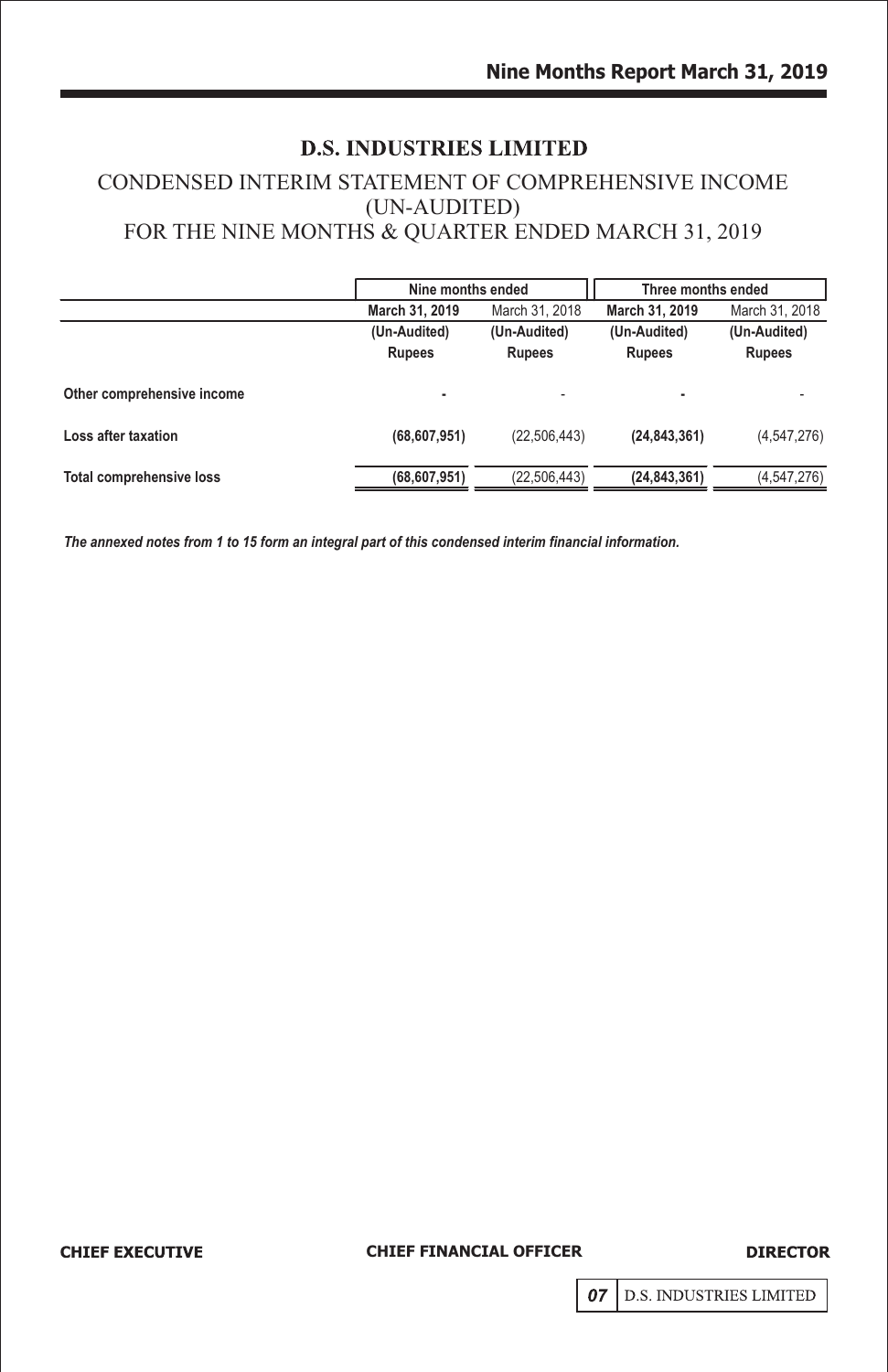## CONDENSED INTERIM STATEMENT OF CASH FLOW (UN-AUDITED) FOR THE NINE MONTHS PERIOD ENDED MARCH 31, 2019

|                                                                            | March 31, 2019          | March 31, 2018         |
|----------------------------------------------------------------------------|-------------------------|------------------------|
|                                                                            | (Un-audited)            | (Un-audited)           |
| <b>CASH FLOWS FROM OPERATING ACTIVITIES</b>                                | <b>Rupees</b>           | <b>Rupees</b>          |
| Loss before taxation                                                       | (61, 593, 655)          | (16, 589, 440)         |
| Adjustments for non-cash items                                             |                         |                        |
| Liabilities written back                                                   | (5, 447, 625)           | (1, 817, 209)          |
| Waiver of debt finances and accrued markup thereon                         |                         | (12, 351, 641)         |
| Loss on disposal of fixes assets                                           | 866,685                 |                        |
| Depreciation                                                               | 19,061,078              | 23,954,574             |
| Notional interest                                                          | 3,963,659               |                        |
| Share of loss of associates<br>Provision for employees retirement benefits | (153, 983)<br>2,000,000 | 1,868,215<br>5,591,220 |
| Finance cost                                                               | 12,514,617              | 7,462,131              |
|                                                                            | 32,804,431              | 24,707,290             |
| Operating profit/ (loss) before changes in working capital                 | (28, 789, 224)          | 8,117,850              |
| Changes in working capital                                                 |                         |                        |
| Stores, spares and loose tools                                             | (676, 317)              | (1,422,796)            |
| Stock in trade                                                             | 46,489,480              | (11, 249, 115)         |
| Trade debts                                                                | (21, 964, 027)          | 6,092,722              |
| Advances, prepayments and other receivables                                | 9,265,166               | (11,027,966)           |
| Trade and other payables                                                   | (37, 196, 965)          | (23, 429, 444)         |
|                                                                            | (4,082,663)             | (41,036,599)           |
| Net cash used in from operations                                           | (32, 871, 887)          | (32,918,749)           |
| <b>Payments for</b>                                                        |                         |                        |
| Interest/markup on borrowings                                              | (8, 198, 476)           | (7, 751, 768)          |
| Income tax                                                                 | (7,688,250)             | (3, 553, 951)          |
| Employees retirement benefits                                              | (12,004,301)            | (8,610,024)            |
| Net cash used in operating activities                                      | (60, 762, 914)          | (52, 834, 492)         |
| <b>CASH FLOWS FROM INVESTING ACTIVITIES</b>                                |                         |                        |
| Capital expenditure                                                        | (1,000,000)             | (4,829,902)            |
| Proceeds from disposal of assets                                           | 60,150,000              |                        |
|                                                                            | 59,150,000              | (4,829,902)            |
| <b>CASH FLOWS FROM FINANCING ACTIVITIES</b>                                |                         |                        |
| Repayment of long term finances                                            | (8,000,000)             | (2,500,000)            |
| Net increase in short term borrowings                                      | 9,509,148               | 62,248,297             |
| Net cash generated from financing activities                               | 1,509,148               | 59,748,297             |
| <b>NET INCREASE IN CASH AND CASH EQUIVALENTS</b>                           | (103, 766)              | 2,083,903              |
| CASH AND CASH EQUIVALENTS AT THE BEGINNING OF THE PERIOD                   | 2,339,408               | 1,098,720              |
| CASH AND CASH EQUIVALENTS AT THE END OF THE PERIOD                         | 2,235,642               | 3,182,623              |

*The annexed notes from 1 to 15 form an integral part of this condensed interim financial information.*

**CHIEF EXECUTIVE** 

#### **CHIEF FINANCIAL OFFICER**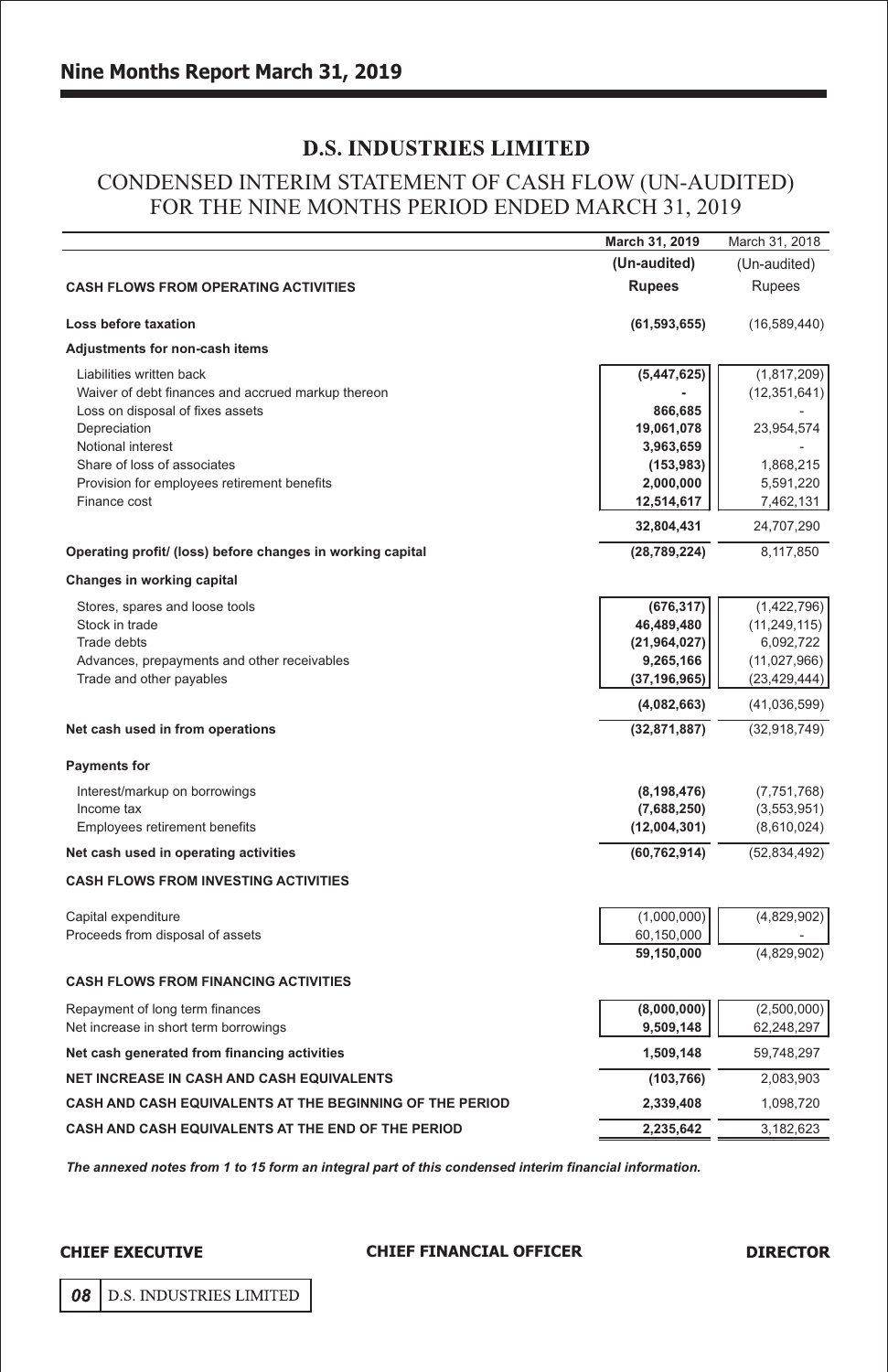## CONDENSED INTERIM STATEMENT OF CHANGES IN EQUITY (UN-AUDITED) FOR THE NINE MONTHS PERIOD ENDED MARCH 31, 2019

|                                                       | <b>Issued</b><br>subscribed and<br>paid-up capitabrdinary shares | Discount on    | Surplus on<br>issue of revaluation of<br>property, plan<br>and equiptment | Accumulated<br>losses        | Total<br>equity                |
|-------------------------------------------------------|------------------------------------------------------------------|----------------|---------------------------------------------------------------------------|------------------------------|--------------------------------|
|                                                       | <b>Rupees</b>                                                    | <b>Rupees</b>  | <b>Rupees</b>                                                             | <b>Rupees</b>                | <b>Rupees</b>                  |
| Balance as at June 30, 2017 - Audited                 | 836,856,310                                                      | (82,899,709)   | 214,247,198                                                               | (697, 192, 244)              | 271,011,555                    |
| <b>Comprehensive income</b>                           |                                                                  |                |                                                                           |                              |                                |
| Loss after taxation<br>Other comprehensive income     |                                                                  |                |                                                                           | (22, 506, 443)<br>13,325,357 | (22, 506, 443)<br>13,325,357   |
| <b>Total comprehensive loss</b>                       |                                                                  |                |                                                                           | (9, 181, 086)                | (9, 181, 086)                  |
| Balance as at March 31, 2018 - Un-audited 836,856,310 |                                                                  | (82, 899, 709) | 214,247,198                                                               | (706, 373, 330)              | 261,830,469                    |
| Balance as at April 01, 2018 - Un-audited             | 836,856,310                                                      | (82,899,709)   | 214,247,198                                                               | (706, 373, 330)              | 261,830,469                    |
| <b>Comprehensive income</b>                           |                                                                  |                |                                                                           |                              |                                |
| Loss after taxation<br>Other comprehensive loss       |                                                                  |                | (10, 337, 465)                                                            | (53, 276, 391)<br>(668, 139) | (53, 276, 391)<br>(11,005,604) |
| Total comprehensive income                            |                                                                  |                | (10, 337, 465)                                                            | (53,944,530)                 | (64, 281, 995)                 |
| Balance as at June 30, 2018 - Audited                 | 836,856,310                                                      | (82, 899, 709) | 203,909,733                                                               | (760, 317, 860)              | 197,548,474                    |
| Balance as at July 01, 2018 - Audited                 | 836,856,310                                                      | (82, 899, 709) | 203,909,733                                                               | (760, 317, 860)              | 197,548,474                    |
| <b>Comprehensive income</b>                           |                                                                  |                |                                                                           |                              |                                |
| Loss after taxation<br>Other comprehensive income     |                                                                  |                |                                                                           | (68, 607, 951)               | (68, 607, 951)                 |
| <b>Total comprehensive loss</b>                       |                                                                  |                |                                                                           | (68, 607, 951)               | (68, 607, 951)                 |
| Incremental depreciation                              |                                                                  |                | (9, 117, 378)                                                             | 9,117,378                    |                                |
| <b>Transaction with owners</b>                        |                                                                  |                |                                                                           |                              |                                |
| Balance as at March 31, 2019 - Un-audited 836,856,310 |                                                                  | (82, 899, 709) | 194,792,355                                                               | (819, 808, 433)              | 128,940,523                    |

 *The annexed notes from 1 to 15 form an integral part of this condensed interim financial information.*

**CHIEF EXECUTIVE** 

## **CHIEF FINANCIAL OFFICER**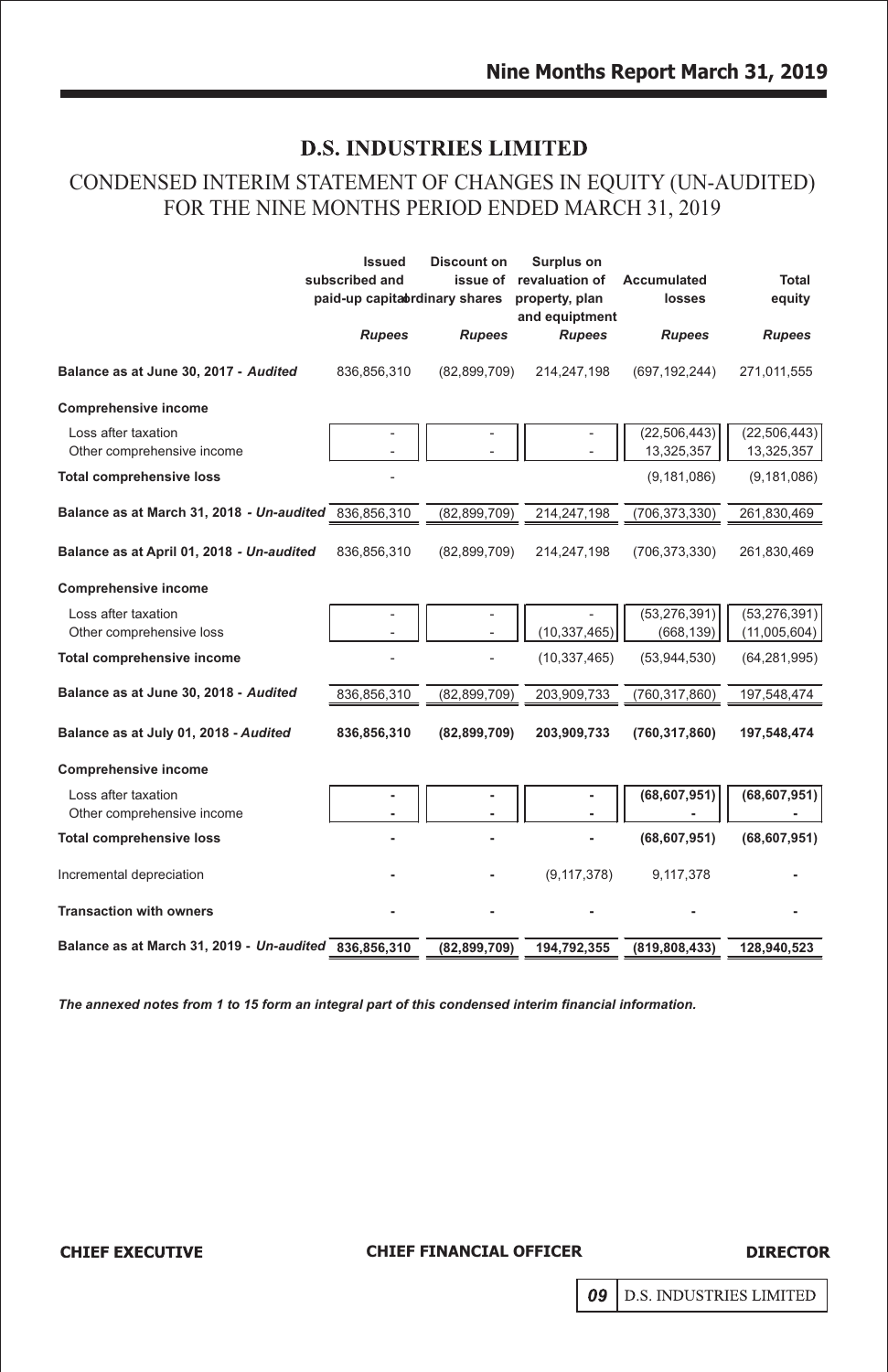## **D.S. INDUSTRIES LIMITED** NOTES TO THE CONDENSED INTERIM FINANCIAL INFORMATION (UN-AUDITED)

## FOR THE NINE MONTHS PERIOD ENDED MARCH 31, 2019

#### **1 LEGAL STATUS AND OPERATIONS**

D.S. Industries Limited ['the Company'] was incorporated in Pakistan as a Private Limited Company under the repealed CompaniesAct, 1913 (now the CompaniesAct, 2017) and was subsequently converted into a PublicLimited Company. The Companyis listed on PakistanStock Exchange Limited.The Companyis a spinning unit engaged in the manufacture and sale of yarn. The registered office of the Companyis situated at 20-K, Gulberg II,Lahore. The manufacturing facility is located at 11 KM, Sheikhupura Faisalabad Road, Sheikhupura, in the Province of Punjab.

#### **2 BASIS OF PREPARATION**

The interim financial statements are un-audited and has been presented in condensed form and do not include all the information as is required to be provided in a full set of annual financial statements. These interim financial statements should be read in conjunction with the audited financial statements of the Company for the year ended June 30, 2018.

This condesed interimfinancial information is neither audited nor reviewed except the comparative interimbalance sheet as at June 30, 2018 and the related notes to the condensed interim financial information are based on audited financial statements

#### **2.1 Statement of compliance**

These interim financial statements have been prepared in accordance with the accounting and reporting standards as applicable in Pakistan for interim financial reporting. The accounting and reporting standards as applicable in Pakistan for interim financial reporting comprises of:

- International Accounting Standard 34 - Interim Financial Reporting, issued by International Accounting Standards Board [IASB] as notified under the Companies Act, 2017; and
- Provisions of and directives issued under the Companies Act, 2017

Where the provisions of and directives issued under the Companies Act, 2017 differ with the requirements of IAS 34, the provisions of and directives issued under the Companies Act, 2017 have been followed.

#### **2.2 Going concern assumption**

The Company has been facing operational losses since the previous year mainly due to economic instability and unfaviourbale textile policy of the Government, affecting the textile industry. The Company has not been able to utilize its production capacity at an optimum level due to which the desired profitability remained unachieved.

As a result, the Company has incurred loss after taxation of Rs. 68.607 million.As at March 31, 2019 the Company has accumulated losses of Rs. 819.808 million. Its current liabilities exceed its current assets by Rs. 272.275 million. The Company has been unable to repay its longterm debts on due dates. These factors indicates existense of material uncertainty that raise doubts about the Company's ability to continue as a going concern and that the Companymay not be able to discharge its liabilities and realize its assets in the normal course of bussiness. However, these interim financial statements have been prepared on going concern basis based on the following:

- *a)* The Companyhas continued financial support of its related parties in the form of interest free loans. During the period, related parties provided financial support amounting to Rs. 13.878 million in the form of long term interest free loans.
- *b)* The Company is making efforts to repay its long term finances in accordance with the repayment schedules to avail the interest/markupwaiver offered by the lending banks. MCBBank Limitedhas agreed to waive off an amount of Rs. 85.043 million subject to timely repayment of principal liabilities.
- *c)* The waiver of interest/markup is expected to make available sufficient working capital to the Company which will allow the Company to achieve its target of sustainable capacity utilization.

The managementis confident that through above measures, the Companywill turnaround into a profitable company, subject to impact, if any, of uncontrollable circumstances including power crises and global market conditions.

#### **2.3 Basis of measurement**

These interim financial statements have been prepared under the historical cost convention except for certain financial instruments at fair value, certain financial liabilitiesat amortized cost and employees retirementbenefits at present value. In these financial statements, except for the amounts reflected in the statement of cash flows, all transactions have been accounted for on accrual basis.

#### **2.4 Judgments, estimates and assumptions**

The preparation of interim financial statements requires managementto make judgements, estimates and assumptions that affect the application of accounting policies and the reported amounts of assets, liabilities, income and expenses. The estimates and associated assumptions and judgements are based on historical experience and various other factors that are believed to be reasonable under the circumstances, the result of which forms the basis of making judgements about carrying values of assets and liabilities that are not readily apparent from other sources. Actual results may differ from these estimates.

Estimates and underlying assumptions are reviewed on an ongoing basis. Revisions to accounting estimates are recognized in the period in which the estimate is revised and in any future periods affected.

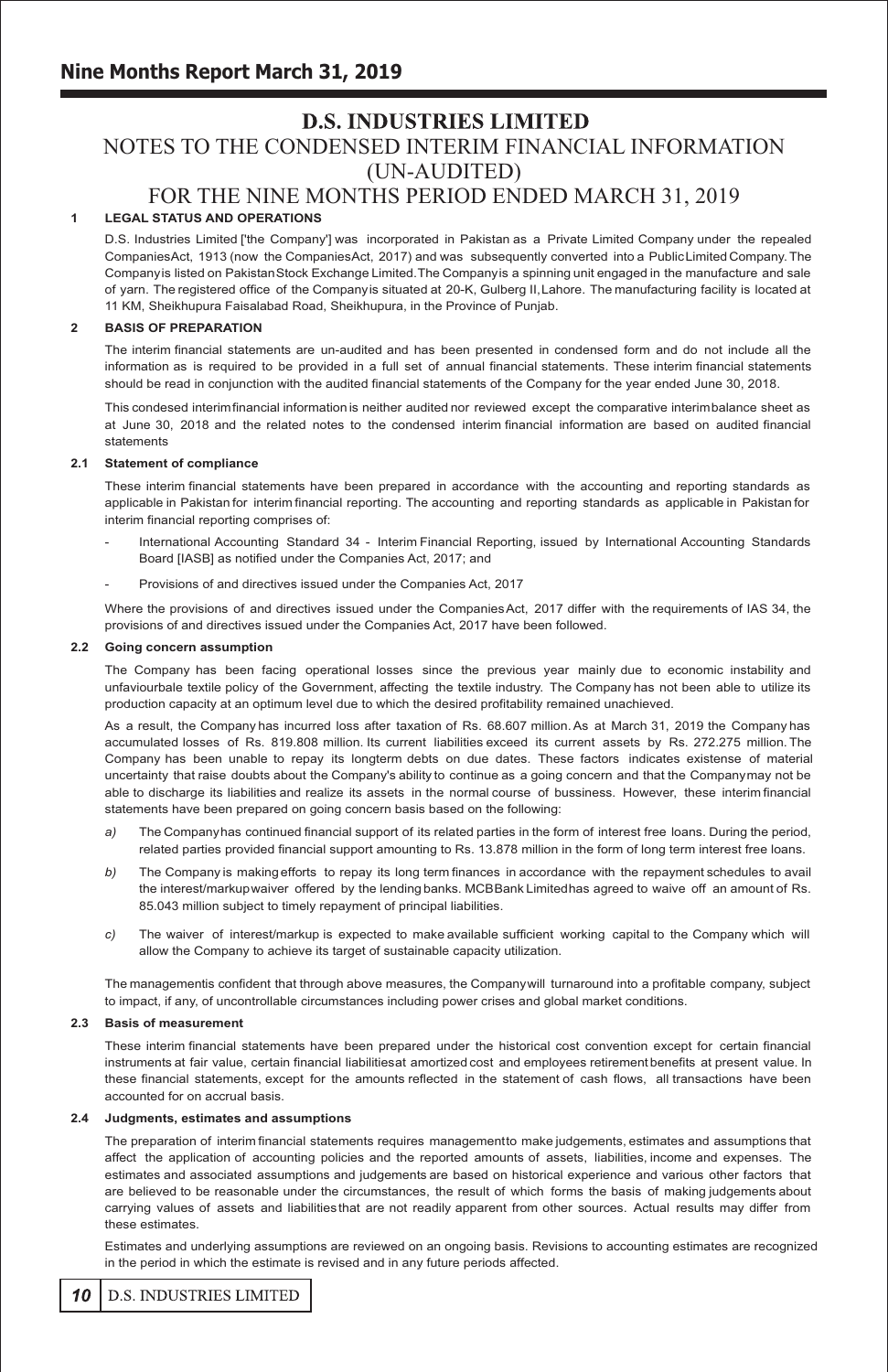#### **2.5 Functional currency**

This financial information is prepared in Pak Rupees which is the Company's functional currency.

#### **2.6 Date of authorisation for issue**

This interimfinancial statements have been approved by the Board of Directors of the Companyand authorized for issue on April 29, 2019.

#### **3 NEW AND REVISED STANDARDS, INTERPRETATIONS AND AMENDMENTS EFFECTIVE DURING THE YEAR.**

The following new and revised standards, interpretations and amendmentsare effective in the current period but, unless specified otherwise, are either not relevant to the Company or their application does not have any material impact on the interim financial statements of the Company other than presentation and disclosures.

#### **IFRS 15 - Revenue from Contracts with Customers**

IFRS 15 provides a single, principles based five-step model to be applied to all contracts with customer.

- Identify the contract with customer.
- Identify the performance obligations in the contract.
- Determine the transaction price.
- Allocate the transaction price to the performace obligations in the contracts.
- Recognized revenuew when (or as) the entity satisfies a performance obligation.

#### **Clarifications to IFRS 15 - Revenue from Contracts with Customers**

IFRS15 - Revenue from Contracts with Customers have been amended to clarify three aspects of the standard (identifying performance obligations, principal versus agent considerations, and licensing) and to provide some transition relief for modified contracts and completed contracts.

#### **IFRIC 22 - Foreign Currency Transactions and Advances Consideration**

The interpretation addresses the determinationof taxable profit (tax loss), tax bases, unused tax losses, unused tax credits and tax rates, when there is uncertainty over income tax treatments under IAS 12. It specifically considers:

- Whether tax treatments should be considered collectively
- Assumptions for taxation authorities' examinations
- The determination of taxable profit (tax loss), tax bases, unused tax losses, unused tax credits and tax rates
- The effect of changes in facts and circumstances

#### **Classification and Measurement of Share-based Payment Transactions (Amendments to IFRS 2 - Share-**

IFRS2 - Share-based Payment have been amended to clarify the standard in relation to the accounting for cash-settled share-based payment transactions that include a performance condition, the classification of share-based payment transactions with net settlement features, and the accounting for modifications of share-based payment transactions from

#### **Applying IFRS 9 - Financial Instruments with IFRS 4 - Insurance Contracts (Amendments to IFRS 4 - Insurance**

IFRS 4 Insurance Contracts have been amended to provide two options for entities that issue insurance contracts within the scope of IFRS 4:

- an option that permits entities to reclassify, from profit or loss to other comprehensive income, some of the income or expenses arising from designated financial assets; this is the so-called overlay approach;
- an optional temporary exemption from applying IFRS9 for entities whose predominant activity is issuing contracts within the scope of IFRS 4; this is the so-called deferral approach

The application of both approaches is optional and an entity is permitted to stop applying them before the new insurance contracts standard is applied.

#### **Transfers of Investment Property (Amendments to IAS 40 - Investment Property)**

IAS 40 - Investment Property have following amendments:

- Paragraph 57 have been amended to state that an entity shall transfer a property to, or from, investment property when, and only when, there is evidence of a change in use. A change of use occurs if property meets, or ceases to meet, the definition of investment property. A change in management'sintentions for the use of a property by itself does not constitute evidence of a change in use.
- The list of examples of evidence in paragraph  $57(a) - (d)$  is now presented as a non-exhaustive list of examples instead of the previous exhaustive list.

#### **Annual Improvements to IFRS Standards 2014–2016 Cycle (IFRS 1 - First-time Adoption of International Financial Reporting Standards and IAS 28 - Investments in Associates and Joint Ventures)**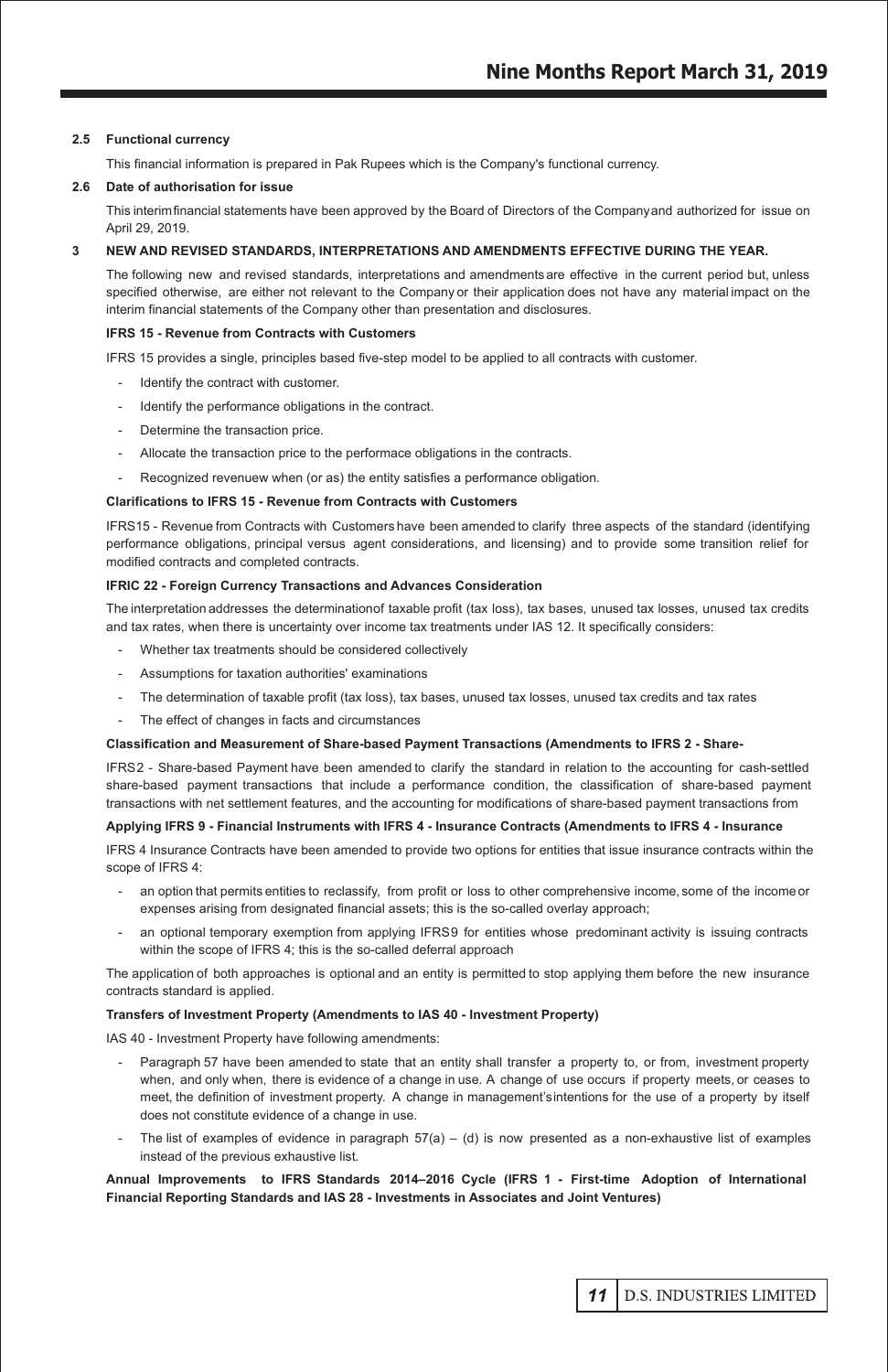## rt a N M e M 3 2 **Nine Months Report March 31, 2019**

Annual improvements makes amendments to the following standards:

- IFRS 1 - Deletes the short-term exemptions in paragraphs E3–E7of IFRS1, because they have now served their intended purpose.
- IAS 28 - Clarifies that the election to measure at fair value through profit or loss an investment in an associate or a joint venture that is held by an entity that is a venture capital organisation, or other qualifying entity, is available for each investment in an associate or joint venture on an investment-by-investment basis, upon initial recognition.
- **4 NEW AND REVISED STANDARDS, INTERPRETATIONS AND AMENDMENTS NOT YET EFFECTIVE.**

|                                                                                                                                                                                                                   | <b>Effective date</b><br>(reporting period/year ended<br>on or after) |
|-------------------------------------------------------------------------------------------------------------------------------------------------------------------------------------------------------------------|-----------------------------------------------------------------------|
| IFRS 9 - Financial Instruments (2014)                                                                                                                                                                             | January 01, 2019                                                      |
|                                                                                                                                                                                                                   | <b>Effective date</b><br>(annual periods beginning<br>on or after)    |
| IFRS 16 - Leases (2016)                                                                                                                                                                                           | January 01, 2019                                                      |
| IFRS 17 - Insurance contracts (2017)                                                                                                                                                                              | January 01, 2021                                                      |
| Sale or contribution of assets between an Investor and its Associate or Joint<br>Venture (Amendments to IFRS10 - Consolidated Financial Statements and IAS 28 -<br>Investments in Associates and Joint Ventures). | Deferred Indefinitely                                                 |
| IFRIC 23 - Uncertainty over Income Tax Treatments                                                                                                                                                                 | January 01, 2019                                                      |
| Prepayment Features with Negative Compensation (Amendments to IFRS 9 -<br>Financial Instruments)                                                                                                                  | January 01, 2019                                                      |
| Long-term Interests in Associates and Joint Ventures (Amendments to IAS 28 -<br>Investments in Associates and Joint Ventures)                                                                                     | January 01, 2019                                                      |
| Annual Improvements to IFRS Standards 2015 - 2017 Cycle                                                                                                                                                           | January 01, 2019                                                      |
| Plan Amendment, Curtailment or Settlement (Amendments to IAS 19 - Employee                                                                                                                                        | January 01, 2019                                                      |
| Amendments to References to the Conceptual Framework in IFRS Standards                                                                                                                                            | January 01, 2020                                                      |
| Definition of a Business (Amendments to IFRS 3 - Business Combinations)                                                                                                                                           | January 01, 2020                                                      |
| Definition of Material (Amendments to IAS 1 - First-time Adoption of International<br>Financial Reporting Standards and IAS 8 - Accounting Policies, Changes in                                                   | January 01, 2020                                                      |

Accounting Estimates and Errors)

Other than afore mentioned standards, interpretations and amendments, IABS has also issued the following standards which have not been notified by the Securities and Exchange Commission of Pakistan ['SECP']:

IFRS 1 - First Time Adoption of International Financial Reporting Standards

IFRS 14 - Regulatory Defferal Accounts

IFRS 17 – Insurance contracts (2017)

The Companyintends to adopt these new and revised standards, interpretations and amendmentson their effective dates, subject to, where required, notification by Securities and Exchange Commissionof Pakistan under section 225 of the Companies Act, 2017 regarding their adoption. The management anticipates that the adoption of the above standards, amendments and interpretations in future periods, will have no material impact on the Company's financial statements other

#### **IFRS 9 - Financial Instruments**

Finalised version of IFRS9 - Financial Instruments:*Recognition and Measurement* which contains accounting requirement for financial instruments, replacing IAS 39 - Financial Instruments: *Recognition and Measurement.* The standard contains requirements in the following areas:

- **Classification and measurement:** Financial assets are classified by reference to the business model within which they are held and their contractual cash flow characteristics. The 2014 version of IFRS 9 introduces a 'fair value through other comprehensive income' category for certain debt instruments. Financial liabilitiesare classified in a similar manner to under IAS 39, however there are differences in the requirements applying to the measurement of
- **Impairment:** The 2014 version of IFRS 9 introduces an 'expected credit loss' model for the measurement of the impairment of financial assets, so it is no longer necessary for a credit event to have occurred before a credit loss is
- **Hedge accounting:** Introduces a new hedge accounting modelthat is designed to be more closely aligned with how entities undertake risk management activities when hedging financial and non-financial risk exposures.
- **Derecognition:** The requirements for the derecognition of financial assets and liabilities are carried forward from IAS

Adoption of this IFRS 9 may result in material adjustment to carrying amounts of financial assets and liabilities. However, the financial impact of the same cannot be estimated with reasonable certainty at this stage.

#### **5 ACCOUNTING POLICIES AND METHODS OF COMPUTATION**

The accounting policies and methods of computationadopted in the preparation of these interim financial statements are the same as those appliedin the preparation of preceding annual financial statements of the Companyfor the year ended June 30, 2018.

#### $12$ **D.S. INDUSTRIES LIMITED**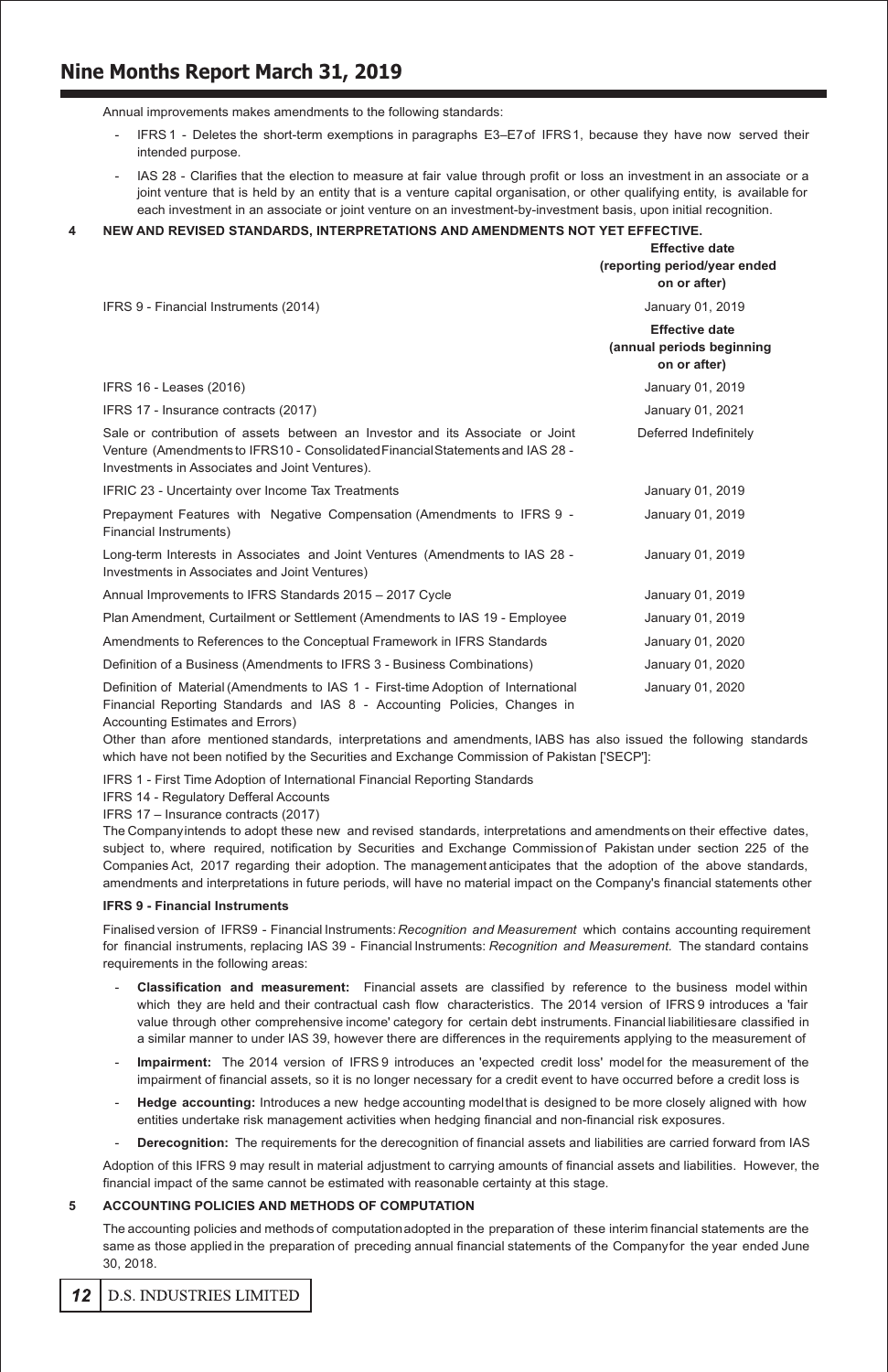|     |                                                                                                                                                                                                               | <b>Note</b> | March 31, 2019                            | June 30, 2018                             |
|-----|---------------------------------------------------------------------------------------------------------------------------------------------------------------------------------------------------------------|-------------|-------------------------------------------|-------------------------------------------|
|     |                                                                                                                                                                                                               |             | <b>Rupees</b>                             | Rupees                                    |
| 6   | <b>LONG TERM FINANCES - SECURED</b>                                                                                                                                                                           |             | (Un-Audited)                              | (Audited)                                 |
|     | Face Value<br>Less: unamortized notional interest                                                                                                                                                             | 6.1<br>6.2  | 90,288,192<br>(11, 579, 448)              | 98,288,192<br>(15, 543, 107)              |
|     |                                                                                                                                                                                                               |             | 78,708,744                                | 82,745,085                                |
| 6.1 | The represent long term finances utilized under interest/markup<br>arrangements from banking companies<br><b>MCB Bank Limited</b><br>Current maturity and overdue amounts presented under current liabilities |             | 103,288,192<br>(13,000,000)<br>90,288,192 | 111,288,192<br>(13,000,000)<br>98,288,192 |
| 6.2 | Unamortized notional interest                                                                                                                                                                                 |             |                                           |                                           |
|     | As at beginning of the period<br>Arising during the period                                                                                                                                                    |             | 15,543,107<br>(3,963,659)                 | 15,543,107                                |
|     | As at end of the period                                                                                                                                                                                       |             | 11,579,448                                | 15,543,107                                |
|     |                                                                                                                                                                                                               |             |                                           |                                           |

#### **7 CONTINGENCIES AND COMMITMENTS**

There are no known contingencies or commitments as at the reporting date.

|   |                                                    | March 31, 2018 | June 30, 2018  |
|---|----------------------------------------------------|----------------|----------------|
|   |                                                    | <b>Rupees</b>  | Rupees         |
|   |                                                    | (Un-Audited)   | (Audited)      |
| 8 | PROPERTY, PLANT AND EQUIPMENT                      |                |                |
|   | Net book value at the beginning of the period/year | 478.921.989    | 510.776.302    |
|   | Addition during the period/year                    | 1.000.000      | 91.200         |
|   | Disposal during the period/year                    | (61,016,685)   |                |
|   | Depreciation for the period/year                   | (19,061,078)   | (31, 945, 513) |
|   | Net book value at end of the period/year           | 399.844.226    | 478.921.989    |

#### **9 LONG TERM INVESTMENTS**

 This represents investment in ordinary shares of associates. The investments has been accounted for by using equity method. The details are as follows:

|                                        | <b>Note</b> | March 31, 2019 | June 30, 2018 |
|----------------------------------------|-------------|----------------|---------------|
|                                        |             | <b>Rupees</b>  | Rupees        |
|                                        |             | (Un-Audited)   | (Audited)     |
| Pervez Ahmed Capital (Private) Limited | 9.1         | 85,617,349     | 85,463,366    |
|                                        |             | 85,617,349     | 85,463,366    |
|                                        |             |                |               |

#### **9.1 Pervez Ahmed Capital (Private) Limited**

| Cost of investment                | 85.000.000 | 85,000,000 |
|-----------------------------------|------------|------------|
| Share of post acquisition profits | 617.349    | 463.366    |
|                                   | 85.617.349 | 85.463.366 |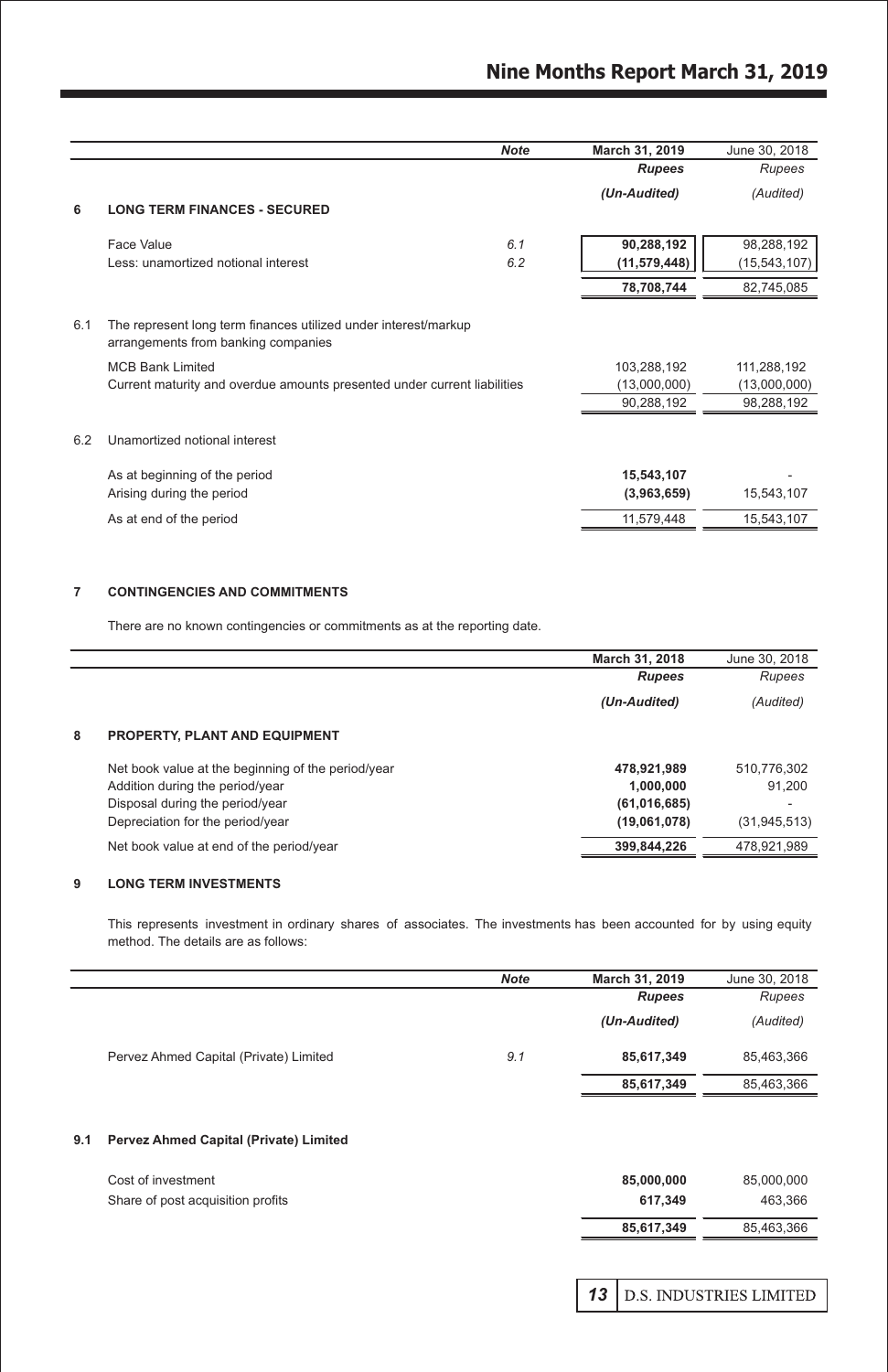## rt a N M e M 3 2 **Nine Months Report March 31, 2019**

|                                  | March 31, 2019 | June 30, 2018 |
|----------------------------------|----------------|---------------|
|                                  | No. of shares  | No. of shares |
| Number of shares held            | 7,727,000      | 7,727,000     |
|                                  |                |               |
|                                  | $%$ age        | % age         |
| Percentage of ownership interest | 44.88          | 44.88         |
|                                  |                |               |
|                                  | <b>Rupees</b>  | Rupees        |
| Break-up value per share         | 11.11          | 11.52         |
|                                  |                |               |

#### **9.1.1 Extracts of financial statements of Pervez Ahmed Capital (Private) Limited**

 The assets and liabilitiesof Pervez Ahmed Capital(Private) Limited as at the reporting date and related revenue and profit for the year then ended based on the audited financial statements are as follows:

|                                  | March 31, 2019 | June 30, 2018  |
|----------------------------------|----------------|----------------|
|                                  | <b>Rupees</b>  | Rupees         |
|                                  | (Un-Audited)   | (Audited)      |
| Assets                           | 191,028,477    | 194.359.920    |
| Liabilities                      | (255, 917)     | (3,930,464)    |
| (Loss)profit for the period/year | 343.104        | (25,051,177)   |
| Share of (loss)/profit           | 153.983        | (11, 242, 787) |

|    |                               | Nine months ended |                | Three months ended |                |
|----|-------------------------------|-------------------|----------------|--------------------|----------------|
|    |                               | March 31, 2019    | March 31, 2018 | March 31, 2019     | March 31, 2018 |
|    |                               | <b>Rupees</b>     | Rupees         | <b>Rupees</b>      | Rupees         |
|    |                               | (Un-Audited)      | (Un-Audited)   | (Un-Audited)       | (Un-Audited)   |
| 10 | <b>COST OF SALES</b>          |                   |                |                    |                |
|    | Raw material consumed         | 397,866,508       | 300,585,413    | 48,224,711         | 138,135,908    |
|    | Stores and spares consumed    | 10,790,420        | 8,622,675      | 103,719            | 1,531,968      |
|    | Salaries, wages and benefits  | 63,347,986        | 60,003,859     | 3,276,052          | 23,343,822     |
|    | Fuel and power                | 87,246,306        | 80,837,012     | 30,120,994         | 42,048,268     |
|    | Traveling and conveyance      | 1,075,496         | 658.413        | 268.810            | 286,640        |
|    | Repair and maintenance        | 922,440           | 1,608,614      | 128,451            | 799,175        |
|    | Insurance                     | 1,396,096         | 1,171,592      | (274, 933)         | 390,531        |
|    | Entertainment                 | 311,592           | 428,191        | 61,628             | 174,951        |
|    | Depreciation                  | 18,594,616        | 23,391,924     | 4,222,786          | 7,797,308      |
|    | Other manufacturing overheads | 968,673           | 764,284        | 488,704            | 269,200        |
|    |                               | 582.520.133       | 478.071.977    | 86.620.922         | 214.777.771    |
|    | Work in process               |                   |                |                    |                |
|    | As at beginning of the period | 9,999,900         | 12,868,500     | 7,500,000          | 13,095,000     |
|    | As at end of the period       | (7,088,375)       | (19,500,000)   | (7,088,375)        | (19,500,000)   |
|    |                               | 2,911,525         | (6,631,500)    | 411,625            | (6,405,000)    |
|    |                               | 585.431.658       | 471.440.477    | 87.032.547         | 208,372,771    |
|    | Finished goods                |                   |                |                    |                |
|    | As at beginning of the period | 3,859,024         | 2,675,348      | 4,248,825          | 3,422,164      |
|    | As at end of the period       | (252, 535)        | (3, 301, 050)  | (252, 535)         | (3,301,050)    |
|    |                               | 3,606,489         | (625, 702)     | 3,996,290          | 121,114        |
|    |                               | 589,038,147       | 470,814,775    | 91,028,837         | 208,493,885    |

### **11 PROVISION FOR TAXATION**

#### **11.1 Current taxation**

Provision for current tax has been made in accordance with the requirements of section 113 of the Income Tax Ordinance, 2001

#### **11.2 Deferred taxation**

No provision for deferred tax has been made as the impact of the same is considered immaterial.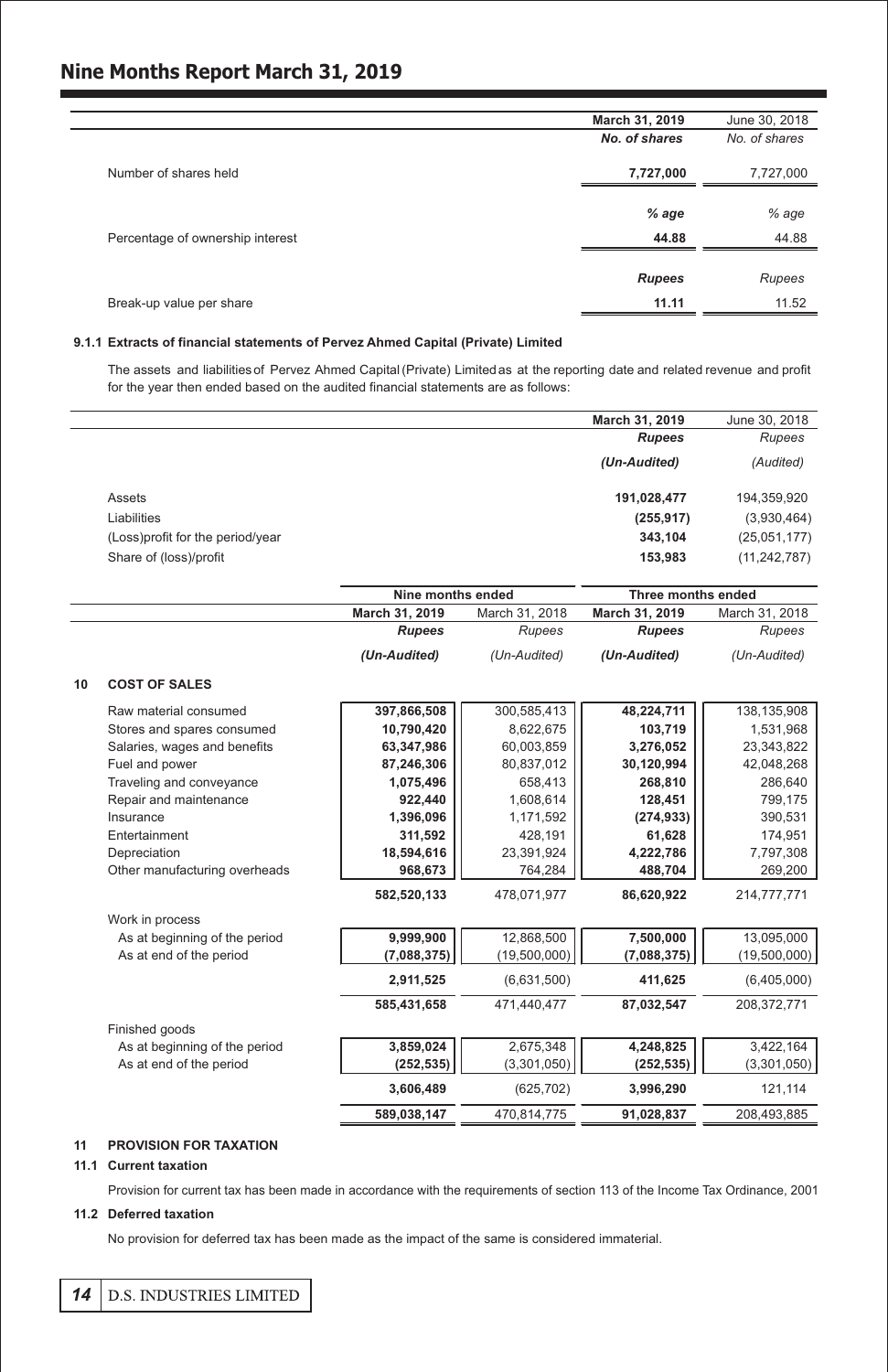#### **12 TRANSACTIONS AND BALANCES WITH RELATED PARTIES**

 Related parties from the Company's perspective comprise sponsors, associates and associated undertakings, and key management personnel. Key management personnel are those persons having authority and responsibility for planning, directing and controlling the activities of the Company, directly or indirectly, and includes the Chief Executive and Directors

whereby all such transactions are carried out on commercialterms and conditions which are equivalent to those prevailing Transactions with key management personnel are limited to payment of short term employee benefits and those with sponsors are limitedto provision of temporary interest free loans to the Company. The Company in the normal course of business carries out various transactions with associates and associated undertakings and continues to have a policy in an arm's length transaction, with the exception of borrowings which are interest free.

Details of transactions with related parties are as follows:

|                                        |                                | Nine months ended |                |
|----------------------------------------|--------------------------------|-------------------|----------------|
|                                        |                                | March 31, 2019    | March 31, 2018 |
|                                        |                                | <b>Rupees</b>     | Rupees         |
|                                        |                                | (Un-Audited)      | (Un-Audited)   |
| 12.1 Transactions with related parties |                                |                   |                |
| Nature of relationship                 | Nature of transaction          |                   |                |
| Associates and                         |                                |                   |                |
| associated undertakings                | Purchase of goods and services | 1,018,494         |                |
|                                        | Sales of goods and services    | 54,209,017        |                |
|                                        | Short term borrowings - net    | 4.800.000         | 5.644.854      |
| Sponsors                               | Short term borrowings - net    | 9.078.093         | 5.547.753      |
| Key management personnel               | Short term employee benefits   | 1,172,216         | 2,698,619      |
|                                        |                                | March 31, 2019    | June 30, 2018  |
|                                        |                                | <b>Rupees</b>     | Rupees         |
|                                        |                                | (Un-Audited)      | (Audited)      |
| 12.2 Balances with related parties     |                                |                   |                |
| Nature of relationship                 | Nature of balance              |                   |                |
| Associates and                         |                                |                   |                |
| associated undertakings                | Trade debts                    | 23,117,111        | 8,059,375      |
|                                        | Short term borrowings          | 18,475,000        | 19,246,499     |
| Sponsors                               | Short term borrowings          | 34.040.752        | 32.974.672     |

Key management personnel Short term employee benefits payable **6,152,504** 12,759,195

#### **13 EVENTS AFTER THE REPORTING PERIOD**

There are no significant events after the reporting period that may require adjustmentof and/or disclosure in this condensed interim financial report.

#### **14 RECOVERABLE AMOUNTS AND IMPAIRMENT**

As at the reporting date, recoverable amounts of all assets/cash generating units are equal to or exceed their carrying amounts, unless stated otherwise in this condensed interim financial information.

#### **15 GENERAL**

- **15.1** There are no other significant activities since June 30, 2018 affecting the interim financial information.
- **15.2** Corresponding figures have been re-arranged where necessary to facilitate comparison. However, there are no significant reclassifications during the period.
- **15.3** Figures have been rounded off to the nearest Rupee.

#### **CHIEF EXECUTIVE**

#### **CHIEF FINANCIAL OFFICER**